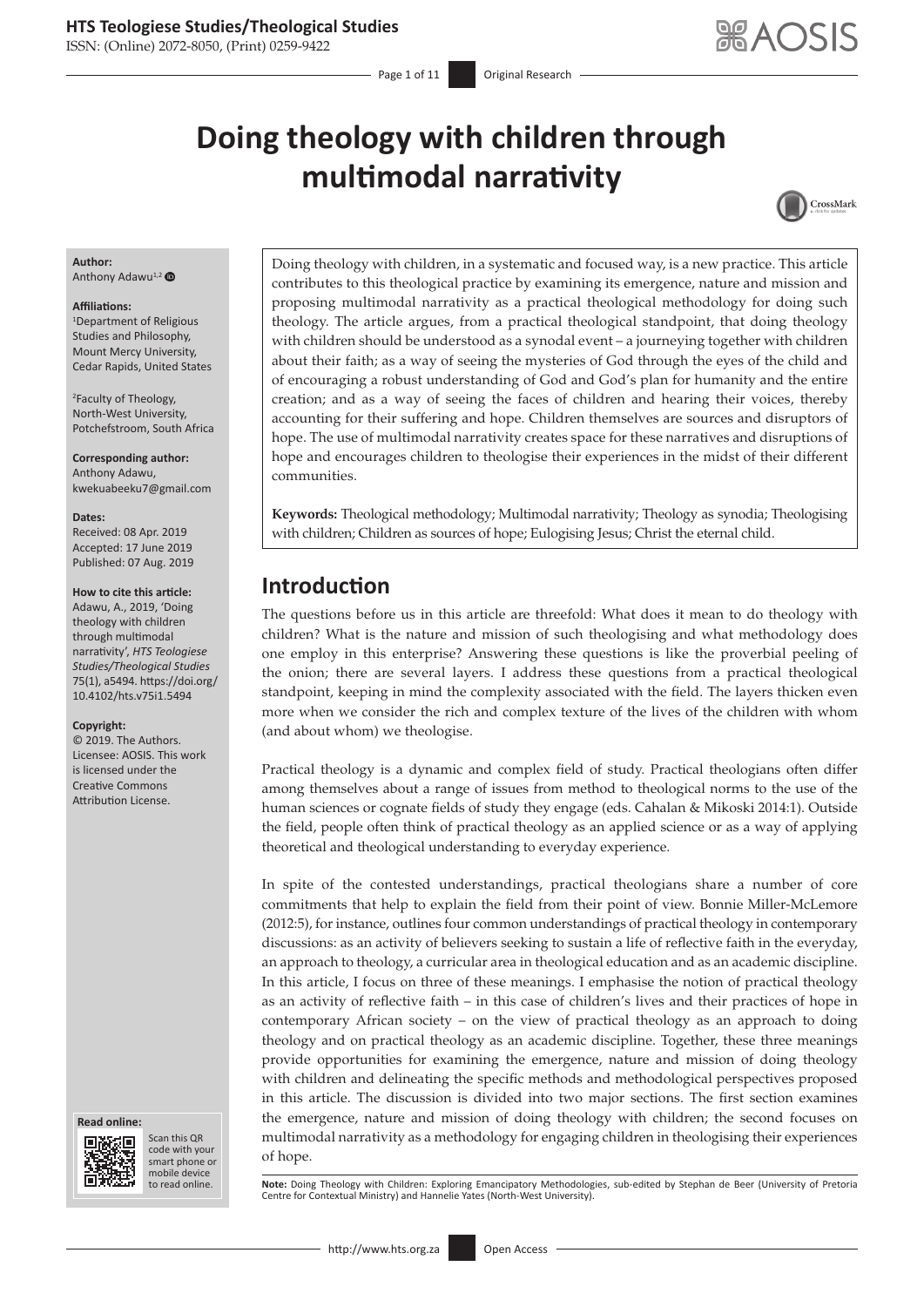### **Emergence, nature and mission of doing theology with children**

Doing theology *with* children involves recognising children in our midst, 'inviting their voices, concerns, dreams and struggles and learning to see the world and God through their eyes' (Weber & de Beer 2017:11).

The practice of *doing theology with children* is rooted in the disciplinary focus on the theology of childhood, a broader terminology used in this article to refer to both *theologies of childhood* and *child theologies*. Theologies of childhood critically examine different understandings of children and childhood and the responsibilities the church and society have towards children (Bunge 2007, 2016; Miller-McLemore 2003) as well as children's shared responsibilities with adults across religions (cf. ed. Bunge 2012). Pursuing such a goal has led to several discourses in the field, including an exploration and strengthening of biblical understanding of children and childhood (cf. eds. Bunge, Fretheim & Gaventa 2008), a critical examination of children and childhood in early Christianity and in medieval and modern times (cf. Bakke 2005; Horn & Martens 2009; Strange 1996; Wood 1994) as well as a re-imagination of children and childhood from a Christian perspective (Berryman 2009; ed. Bunge 2001; Miller-McLemore 2003) and in contemporary theological discourses across different religions (eds. Browning & Bunge 2011). Childhood theologies have also focused on the different understandings of children's spirituality and the need to listen to them on their spiritual journey (cf. Kantembe 2015; ed. Lawson 2012; ed. Ratcliff 2004; Stonehouse & May 2010). Contemporary practical theologians have also taken up the theme of childhood with a priority focus on securing the conditions for children's well-being in the family, church and society (cf. Couture 2000, 2007; Mercer 2005) and to ensure their rights and responsibilities as citizens (Marshall & Parvis 2004; eds. Wyller & Nayar 2007).

Child theologies, on the other hand, focus mainly on rethinking fundamental doctrines of the church. 'The goal is to reevaluate the Christian tradition and retrieve elements of it in order to strengthen the church's overall theology and practice' (Adawu 2016:19; see also Grobbelaar 2012; White 2010; Willmer & White 2013).

Efforts in this direction also include how the child influences the interaction between theology and the praxis of mission to better understand the mystery of God as well as the mission of the church has received from God (cf. Prevette 2012; eds. Prevette et al. 2014). Exploring the history and methodology of doing child theology, Grobbelaar (2016) rightly argues that the focus of child theology should be expanded to address the concrete realities and needs of children, as well as the ability of children to participate and contribute to the life of the church and society.

The different understandings of theology of childhood result from different approaches to doing theology, including the

pedagogical, epistemological and advocacy approaches to theology of childhood (Mtata 2015:229–257). A pedagogical approach highlights the education and formation of children in the Christian tradition. The emphasis is on finding effective ways of educating children in the faith. In this approach, children's own religious views constitute educational resources. Resources from children such as songs, drawings and views about God are collected, reworked and used to develop the literature for religious education and formation. Children's own imagination and views on different topics in Christian theology, such as on creation, grace and forgiveness (cf. eds. Richards & Privett 2009), serve as a rich input for the pedagogical approach. A proper understanding of the pedagogical approach rests on a 'robust theological anthropology that takes children into account' and could positively impact the church's practices and ministries (Bunge 2009:32–34).

The focus of the epistemological approach is to evaluate established teachings of the Christian faith in light of childhood. This approach positions children and childhood as hermeneutical lenses. It contends that when we see children as authentic persons and revisit theological categories from their perspectives, new insights emerge.

The basis for the epistemological approach, like the pedagogical approach, is theological anthropology (Adawu 2016:20–21; Mtata 2015). It 'points to the fact that concepts about God and many other theological categories are shaped to a large extent by our personhood constructions' (Mtata 2015:247). Grobbelaar (2016:loc 1570), however, argues for a 'changed epistemology', a way of theological knowing that 'requires us to accept children as agents of faith and as sources of revelation' and not just as hermeneutical lenses for theological understanding. Weber and de Beer (2017:2–3) also call for an 'epistemological shift' to allow children to be seen as collaborators in generating theological knowledge. We should quickly note that while arguing from our understanding of the human person can be helpful, it can also severely limit our theological discourse about God, and about how God has revealed himself and encountered humanity. In other words, theological anthropology itself must draw on our understanding of God and God's vision for humanity and for all of creation, a vision made manifest, above all, in Christ.

The advocacy approach to theology of childhood aims at transformative action. The subject of investigation in this approach is not childhood in general but the concrete experiences of children in context, including experiences of discrimination, marginalisation and neglect. The foundational blocks of the advocacy approach are solidarity and empowerment. It is a theological reflection in solidarity with children who themselves are involved in some form of advocacy, either through some form of action or by the very nature of their difficult circumstances. This means that even when children are silent, their suffering cries out to heaven and demands transformative response from the church and society (Adawu 2016:21; Mtata 2015:247–249).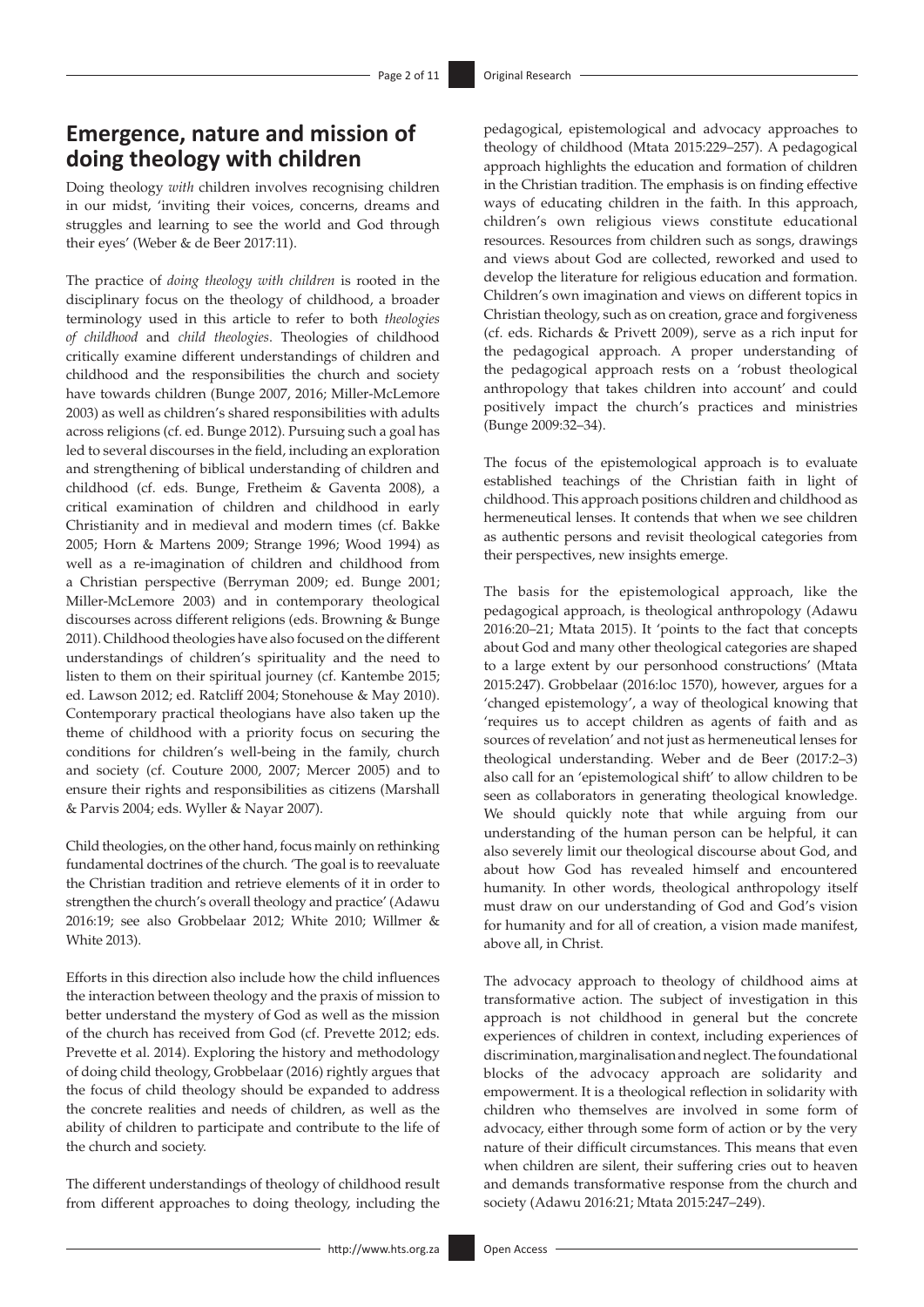These approaches are not mutually exclusive. Rather, they are interdependent and complementary. Using them together as an integrated approach helps to bring the different perspectives together for a richer and robust theological understanding of children and childhood. The terminology 'theology of childhood' is used in the article to capture this integrated approach. The expanded terminology 'theology of children and childhood' can also be used to express the same integrated understanding. The integrated approach allows us to explore the mystery (Marty 2007), beauty (Balthasar 1991), completeness (Rahner 1971), sacramentality (Berryman 2009), vulnerability, suffering and hope (Bidwell & Batisky 2009; Herzog 2005; Jensen 2005; Newey 2012) of the child as one who stands before God with all of humanity and, as the rest of humanity, embodies and reveals the grace and glory of God. From an integrated theological standpoint, understanding how children stand before God with the rest of humanity requires us to properly define and embrace their place and vocation in relation to their communities without overlooking their need for support through transformative actions in the family, church and society (Adawu 2016:97–130; ed. Brennan 2008).

Additionally, an integrated approach to the theology of childhood paves the way for an equally integrated approach to doing theology with children. A number of recent publications are particularly insightful in connecting this discussion to the context of Africa. Examples are two edited volumes by Jan Grobbelaar and Gert Breed, both published in 2016: *Theologies of childhood and the children of Africa* and *Welcoming Africa's children: Theological and ministry perspectives*. Also, in 2016, *HTS Theological Studies* published a collection of articles as a special edition entitled, 'Disrupting theology: Doing theology with children in Africa'. These publications bring together diverse perspectives of scholars from Africa on doing theology with children, including the significance of considering Africa's children in doing theology and of exploring Africa's children's own viewpoints in such an enterprise. They also examine theoretical challenges in doing theology with children and provide theological perspectives for ministry with them. Furthermore, the authors provide opportunities for a critical assessment of the task, sources and significance of theologies of childhood (Bunge 2016) as well as the history and methodology for doing theology with children (Grobbelaar 2016). Specific attention is also given to suffering and well-being of children, including caring for orphans, vulnerable and refugee children (Chiroma 2016; Kritzinger & Mande 2016). The overall picture is an integrated approach to doing theology with children in African context. In sum, an integrated approach to doing theology with children finds effective ways of educating children in the faith; prioritises an epistemology that accepts children as agents of faith and as collaborators in the theological enterprise; and encourages taking transformative actions to improve the lives of children. In what follows, I highlight three features that both build on and expand our understanding of an integrated approach to doing theology with children. The features include doing theology with children as a synodal event, as seeing and

learning the mysteries of God, and as seeing the faces of the children with whom we theologise, thereby creating opportunities for transformative actions in support of their well-being. A critical examination of these features contributes to discussions on the nature and mission of doing theology with children.

#### **Doing theology with children as a synodal event**

Firstly, to do theology with children is to journey with them in their effort to understand their faith in the God who encounters them and what this means for their lives. Doing theology with children is a synodal event, from the Greek *synodia* – meaning journeying in company or a company of travellers, a caravan, a large group of people travelling together. The term appears in Luke 2:44. The context is Luke's Infancy Narratives. In this account, Jesus and his parents follow their custom of going up to Jerusalem for the feast of Passover. He was 12 years old. After the feast, as they were travelling back, Jesus remained in Jerusalem. However, his parents thought 'he was in the caravan' – *synodia*. They 'journeyed for a day and looked for him among their relatives and acquaintances' (Lk 2:44). Addressing this text to young people, Pope Francis (2019:29) comments on Jesus' opportunity to interact with a wider family. Because of the trust of his parents, Jesus can move about freely and learn to journey with others. Hence, the parents' assumption that he was in the caravan and most likely in the company of relatives and friends. Doing theology with children as *synodia* therefore allows children to travel in the company of others with whom they can explore their faith, including their family members, friends, faith communities, school communities and trained theologians.

*Synodia* also brings to mind the Christian community's long tradition of convening synods. A notable example is the Synod of Bishops in the Catholic Church. A Synod of Bishops is an instrument of church administration at the local and universal level. It is convened as a consultative event aimed at assisting the Pope in governing the universal church, particularly in the task entrusted to him to protect the church, increase faith and traditions, maintain and confirm church disciplines and to study the problems concerning the church's activities in the world. Understood this way, a synod can seem distant and far removed from the people. And quite often, that has been the case. Pope Francis, however, stresses the notion of synodality – of a church travelling together (Francis 2014). When prepared well, synods are able to involve all interested parties at all levels of the Christian community: individuals, small communities, parishes, Dioceses and national and international bodies (John Paul II 1995:23). In this way, synods become the point of convergence of a listening process – a mutual listening in which everyone has something to learn (Francis 2015:3).

Francis demonstrates his commitment to this understanding of synod when, in October of 2016, he announced a Synod of Bishops on young people to be convened in Rome in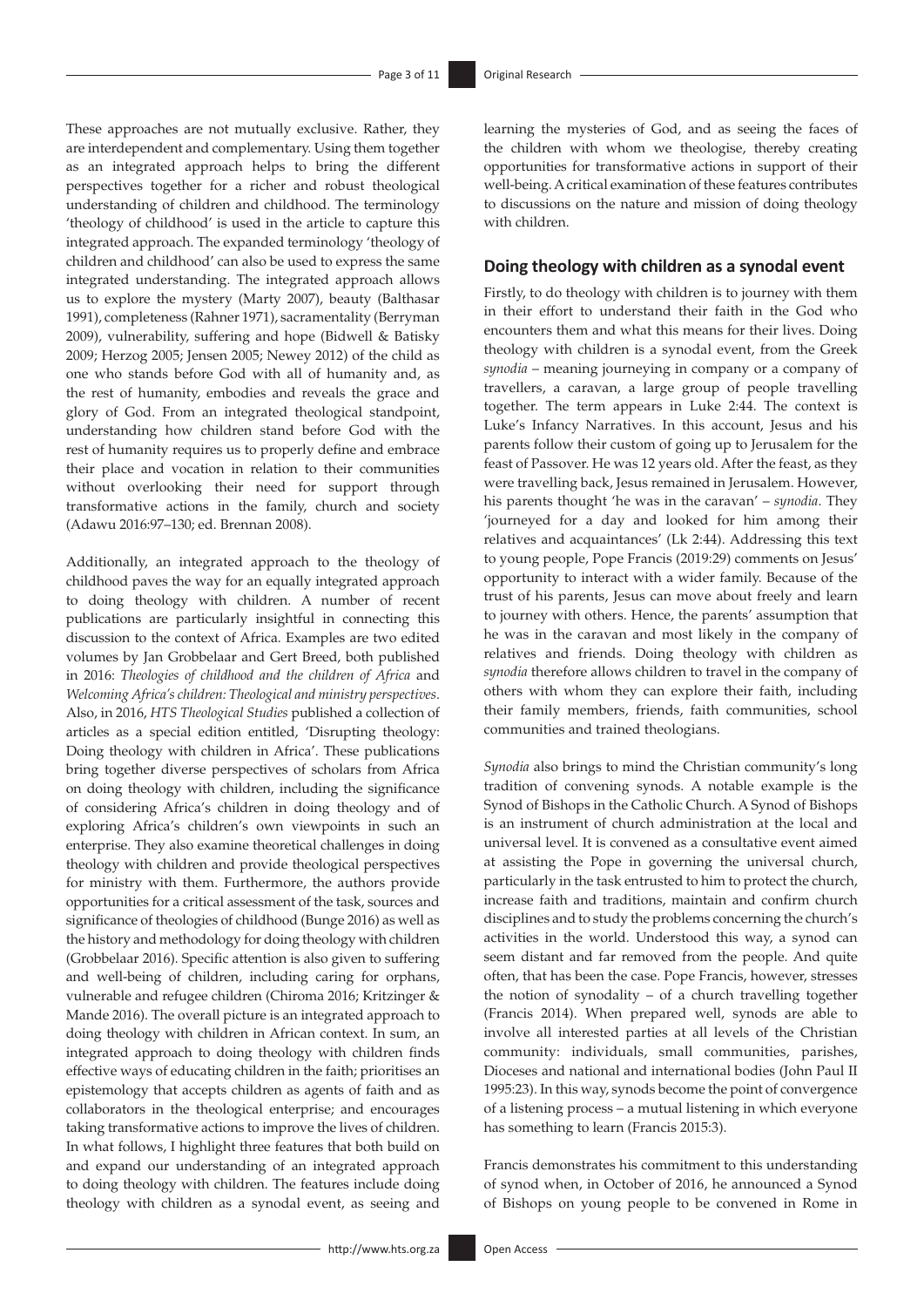October 2018 under the theme: 'Young people, the faith and vocational discernment'. The Holy See Press Office (2016) stated the aim of the synod as follows:

[*T*]o accompany the young on their existential journey to maturity so that, through a process of discernment, they discover their plan for life and realize it with joy, opening up to the encounter with God and with human beings, and actively participating in the edification of the Church and of society.

In calling for the synod, Pope Francis expressed the desire to involve young people in the synodal process, including the preparation, the actual event of the synod and in the implementation of its outcome. As part of the preparation for the synod, young people from around the world responded to questionnaires about matters of concern to them. They were also invited to a pre-synodal meeting in March 2018 to talk with one another and provide a document to be presented to the synod members. About 300 young people joined in the meeting in Rome and over 1500 more joined the conversation through social media and digital communication platforms. This allowed young people to express their ideas and visions about their lives, faith and the church.

Young people also attended the main event of the synod as witnesses and shared their views with all the participants.

After the synod, Francis issued an apostolic exhortation entitled 'Christus vivit – Christ is alive'. He addresses his message directly to young people and, where needed, proposes some general considerations for the church's discernment. His opening message is clear and powerful: 'Christ is alive! He is our hope, and in a wonderful way he brings youth to our world … Christ is alive and he wants you to be alive!' (Francis 2019:1). He exhorts young people to not let themselves be robbed of hope nor let anyone 'despise your youth' (1 Tm 4:12). He invites them to see a God who loves them, to follow and embrace Christ who saves them, and to be open to the spirit who gives life. Francis also encourages young people to develop friendship with Christ and others, to be committed to their faith and visions and to be courageous missionaries. They should be people with roots, grounded in faith and in relationship with the elderly. Finally, he calls for 'a pastoral care that is synodal'. While acknowledging that young people need help and guidance, he proposes that they be 'left free to develop new approaches with creativity and a certain audacity' (Francis 2019:203). He encourages young people 'to use their insights, ingenuity and knowledge to address the issues and concerns of other young people in their own language' (Francis 2019:203).

This was the Catholic Church's first synod on young people. The target was youth between the ages of 16 and 29. However, the practice of theology as *synodia* – of journeying together – can be replicated with children below the age of 16 and in local communities all over the world. Such journeying together should not always be a consultative process for church administration. It should be, in most cases, an opportunity to theologise together and with each other.

#### **Doing theology with children as a way of seeing the mysteries of God**

Secondly, to do theology with children is to see the mysteries of God through the eyes of the child. It involves seeing, listening, speaking and acting with children about the Christian tradition and its engagement with the world. A good example of such theologising is presented in Anne Richards and Peter Privett's edited volume published in 2009 entitled, *Through the eyes of a child: new insights in theology from a child's perspective*. The volume demonstrates how children, in the company of their theological interlocutors, wrestle with key theological questions, including the themes of creation, word, spirituality, grace, forgiveness, salvation, death, judgement, angels, hell and heaven. The discussions and activities presented in the volume portray children as 'a model of spiritual simplicity that is both subversive and liberating' (Pritchard 2009:vii). Children push the boundaries of theology and free us to not only accept its challenges but also to enjoy its fruits – a deeper appreciation of the mysteries of God and all that these entail and mean for humanity and all of creation.

Yust (2010:47–70) provides another significant example of doing theology with children as an activity of reflective faith. She proposes teaching children the art of theological reflection in order to counter young people's understanding of God as 'divine butler and therapist for humanity' (Yust 2010:49). This means helping children to cultivate theological reflection skills and contemplative spiritual practices. It also encourages a robust understanding of God and God's plan for humanity as well as theological anthropologies that place emphasis on the incarnational presence of God in the world. All this should be performed in conversation with the Christian tradition and contemporary culture. Finally, the reflective faith should help young people identify their own gifts and learn to use them to build up the body of Christ and to help create a more just society (Yust 2010:53–54).

The approach echoes what is described in some practical theological circles as ordinary theology (Ashley 2002; eds. Ashley & Francis 2013). The advantage of ordinary theology is that it prioritises the voices of persons who have received little or no academic theological training and who engage in learning about their faith (i.e. activity of reflective faith). Secondly, it places the learner at the centre of the task of theological interpretation.

Thirdly, although at the centre, the learner is not left alone, but is aided by grace and others in the community (*synodia*). Fourthly, the focus on learning creates opportunities for transformation, allowing learners to deepen their understanding about the Christian message and how it relates to their lives. This allows the learner also to see and listen to Christ in and through the church. However, one can also run into methodological and analytical problems. For instance, ordinary theology cannot just be described. It must be subject to the same careful analysis and critique in the same way academic theology is. The question an academic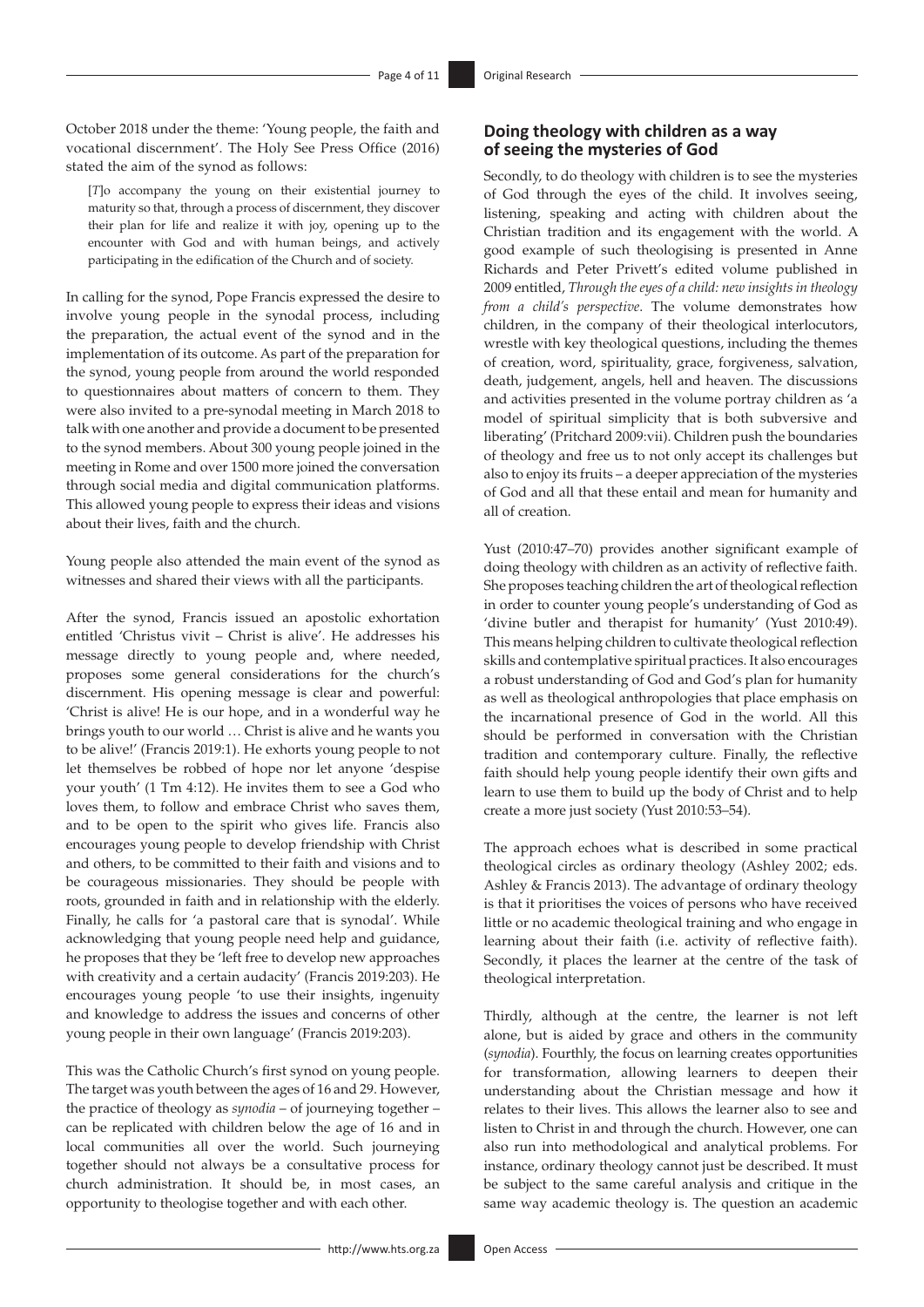theologian faces is whether tools used in academic theological analysis would be helpful in analysing ordinary theology.

### **Doing theology with children as seeing the faces of children and hearing their voices**

Practical theology is a theology with a face. To do theology with children is to see the faces of these children – to see their joy and pain, their suffering and hope and to hold these in creative tension. To do this successfully, we must acknowledge the structures and practices in society and in the church that subject children to untold suffering and pain. Dillen and Pollefeyt (2010:3–4) caution against any kind of dualistic approach that portrays society as the bad actor against children and Christianity as stepping in as the positive corrector of wrongs, and vice versa. Both Christianity and society have 'ambiguous and multivalent' history with regard to children. We love and celebrate children. Yet, we also exploit and endanger the lives of children. Sometimes, we even refuse to allow their birth, and we have reasons and laws and funding to back our decisions.

A few more examples further drive home the message. In April 2014, Boko Haram kidnapped 200 schoolgirls in Chibok, Nigeria. There was much talk in the media about how we stood in solidarity with these children and their families, and pledges of doing everything we could to free them. Yet, it took the world 3 years to free about half of them. At the end of the third year, the rest of the girls were still in the hands of the terrorists. Surely, with all its diplomatic and military resources, could not the world have freed these girls in the shortest possible time? In August 2016, Omran Daqneesh became the face of the war in Syria. The 5-year-old boy caught the attention of the world after he was photographed sitting in the back of an ambulance covered in dust and blood. Omran and his sister and two brothers were fast asleep when their house came under fire during the bombardment of Aleppo. The ambivalence is also seen in the church. As church, we are committed to children's well-being through education, health care and spiritual formation. But there have also been cases of abuse, including clergy sex abuse scandals in several faith communities. In the Catholic Church, for example, such scandals of sexual abuse of minors have resulted in moral and spiritual crisis and shaken the faith of many believers (cf. Barron 2019; ed. Scicluna, Zollmer & Ayotte 2012).

Doing theology with children must account for such ambiguities, so that our listening to children's voices will go beyond *theological learning* to include 'care for children, preventing child abuse and taking care of children who become victims of various forms of abuse or who are deprived of good living conditions' (Dillen & Pollefeyt 2010:3–4). By developing a theology that sees the faces of children and hears their voices, we create opportunities for attending to their vulnerabilities and hopefulness, as well as the opportunities for children to theologise their own experiences. The next section continues the discussion on seeing the faces of children and hearing their voices

by drawing on multimodal narratives to explore African children's meanings and practices of hope.

# **Multimodal narrativity as methodology for theologising hope with children<sup>1</sup>**

Children are sources and disruptors of Christian hope. In 1994 and 2009, two other synodal events, this time related specifically to Africa, described Africa as a continent of hope and the children on the continent as sources of hope for their families, the church and society. For instance, at the end of the 1994 Synod, the bishops of Africa sent a message of hope to 'the Family of God in Africa' and in the world, declaring, 'Christ our Hope is alive; we shall live!' (Bishops of Africa 1994:2). Fifteen years later, Benedict XVI called for the second synod for Africa 'to give a new impulse, filled with evangelical hope and charity, to the Church of God on the African continent and the neighboring islands' (Benedict XVI 2009:3). At the opening of the Synod, Benedict, noting Africa's spiritual and cultural heritage, describes the continent as 'spiritual "lungs" for a humanity that appears to be in a crisis of faith and hope' (Benedict XVI 2009). He cautions, however, that lungs can become ill and that Africa must be wary of the 'virus' of 'practical materialism' and 'religious fundamentalism'. In his post-synodal apostolic exhortation, the Pope pays particular attention to children on the continent, describing them as 'gift of God to humanity' and as 'a source of hope and renewed life' (Benedict XVI 2011:65). We cannot take this description at face value. Christian hope is salvific: 'In hope we are saved' (Rm 8:24). Hope looks towards God and actively engages God's offer of redemption and promises to transform the realities of human situation (Benedict XVI 2007:1–2). Christian hope also is solidaristic hope in a God who has called all persons to be present to him in history and to one another. It acknowledges and attends to the concrete social and historical circumstances of all persons, including our unspeakable sufferings, brokenness, pain, well-being and strength. Christian theology thus opens up a space for sufferings and hopes to be held in a creative tension (Metz 2007:23–30). Thus, when we refer to children as 'source of hope' (Benedict XVI 2011:65), we must ask the question as to how the realities of children's own situation are being changed.

For how can they be 'source of hope' if they have no hope? It is in this sense that children disrupt our theology of hope. Their close association with hope compels us to address their sufferings and seek justice on their behalf. At the same time, their giftedness and resilience in the face of suffering encourage us to go deeper in our quest for hope. This is a journey we make with them, allowing ourselves to see through their eyes the workings of God that transform all of us. In short, children are not only sources of hope. They are also narrators of hope.

1.Large portions of the discussions in this section are taken from my own dissertation (Adawu 2016:36–49).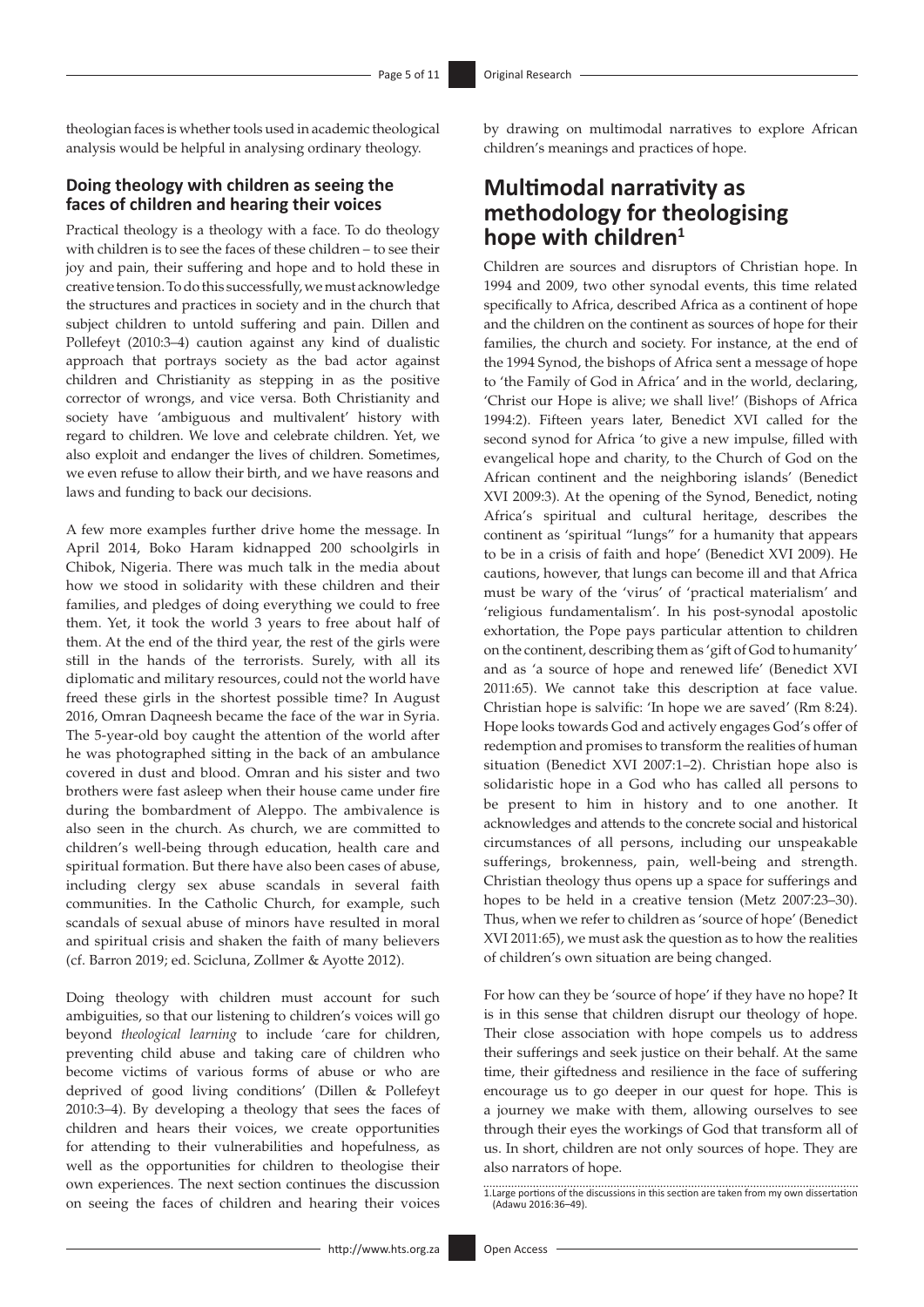Their narratives of hope are multimodal and disruptive. Their stories are embedded in their circumstances and expressed through their whole being and through multiple modes of communication.

Multimodal narrativity is particularly significant in doing theology with children. Narrativity is essential to the very structure and unfolding of our theological enterprise. Without the ability to tell stories, 'the experience of salvation is left mute' (Metz 2007:186–207). Narratives are also inherently embodied experiences. We tell our stories in space and time, drawing on different cultural tools. Some stories are better 'seen'; others are powerful by way of 'listening' or 'touching' or 'embracing' or 'smelling' or 'feeling', or a combination of these channels of human experiences. In short, our narratives are multimodal in nature. Multimodal narrativity therefore refers to the use of a range of semiotic resources to tell our stories, including the use of words (oral and written narratives), space, movement, facial expression and silence (performance narratives). Other narrative resources include images and other visual elements, soundtrack, music and an integration of a number of these elements (digital narratives) (Adawu 2016:36).

Encouraging children to draw on multiple modes to express their views offers them the opportunity to construct theological meanings that are not possible with the use of words alone. The multimodal methodology creates opportunities for children to see and listen to what is going on in their lives and communities and to articulate their understandings about what they see and hear. Dunlop (2008:1) describes this process as 'visualising hope'.

It places children at the intersection of culture, spirituality and the search for meaning. The methodology also allows the church and society to attend to children's experiences and voices, including 'their often hidden voices' (Dillen & Pollefeyt, 2010:4), honour children's contribution to the creation of a culture of hope and justice, and to act in support of children's rights and well-being (Adawu 2016:37).

#### **Faith community video project**

The discussions here draw on existing narrative data. They include video recordings of children's participation in ritualising the passion of Christ. The data are obtained from a *Faith Community Video Project* carried out in southern Ghana and involved children from ages 4 to 15. In 2015, a Catholic faith community in southern Ghana began a project to videotape some of its major liturgical celebrations. The purpose of the project was to document these celebrations as institutional memory and to allow parishioners to reflect on the events at different times of the year. The first recording was that year's Good Friday celebration of the Lord's passion. A number of families and individuals in the community, as well as persons associated with the community, have obtained digital copies of the recordings. Portions of the recordings have also been posted on YouTube. I analyse

portions of the video that focus on children's participation in the Good Friday celebration.<sup>2</sup>

The analysis focuses more specifically on children's ritual of eulogising Jesus. My interest in these data stems from my closeness to the faith community. I ministered in the community for almost 4 years (November 2003 – August 2007). I worked with over 300 children and 8 facilitators of their children ministry programme. I quickly learned from my journey with these young people that Christian children are disciples too.

Encouraging them to talk about their faith experiences enabled us to see their world through their own eyes. The most important lesson, however, was the very presence of these children: their humanness, vulnerability, sicknesses, resilience and hope. Their faces and the specific encounters I had with them have stayed with me and continue to transform me (Adawu 2016).

The ritual of eulogising Jesus has a long tradition in the community's liturgical celebration of the passion of Christ on Good Friday, particularly the Veneration of the Cross, dating back to the mid-1970s. Since its inception into the faith community's Good Friday liturgy, the eulogising Jesus ritual has involved older women (adults) who gather around the crucifix that has been specially prepared for veneration. The women mourn Jesus through dirges, eulogies and other traditional songs of mourning. Many of them shed tears, expressing their sorrow at the tragedy that has befallen the Son of God and at the plight of humanity (Adawu 2016:38–39).

The ritual draws on Akan cultural and mourning practices. The Akan ethnic group is located in the tropical rainforest and savannahs of the southern part of Ghana in West Africa and a small section of the eastern frontier of La Cote D'Ivoire, and of Togo, Benin and Burkina Faso. A greater attention is focused on the Akans because they constitute the majority of the peoples in the present day Ghana. Generally, children are not expected to take part in Akan public ritual of mourning. It is mainly an adult practice. There are no specific rituals to help children manage their grief and overcome their pain when they lose a loved one, such as losing a parent, grandparent, a sibling or a friend. In fact, a child's death does not even receive the kind of attention and celebration that goes with the death of an adult. Normally, parents who lose their child are encouraged to shorten their period of public (and even private) mourning. The idea is to prepare them physically and emotionally to become pregnant again and so 'replace the child they have lost' (Snyper 2003:108). Clearly, the focus is not on the child, for he or she is quickly forgotten. The emphasis is on the physical, psychological and emotional health of the parents, who are expected to give birth again to sustain the growth of

<sup>2.</sup>I received a letter of permission from the organisers of the project, the children and their parents to analyse the YouTube videos for research purposes. In the letter, the children, parents and the organisers expressed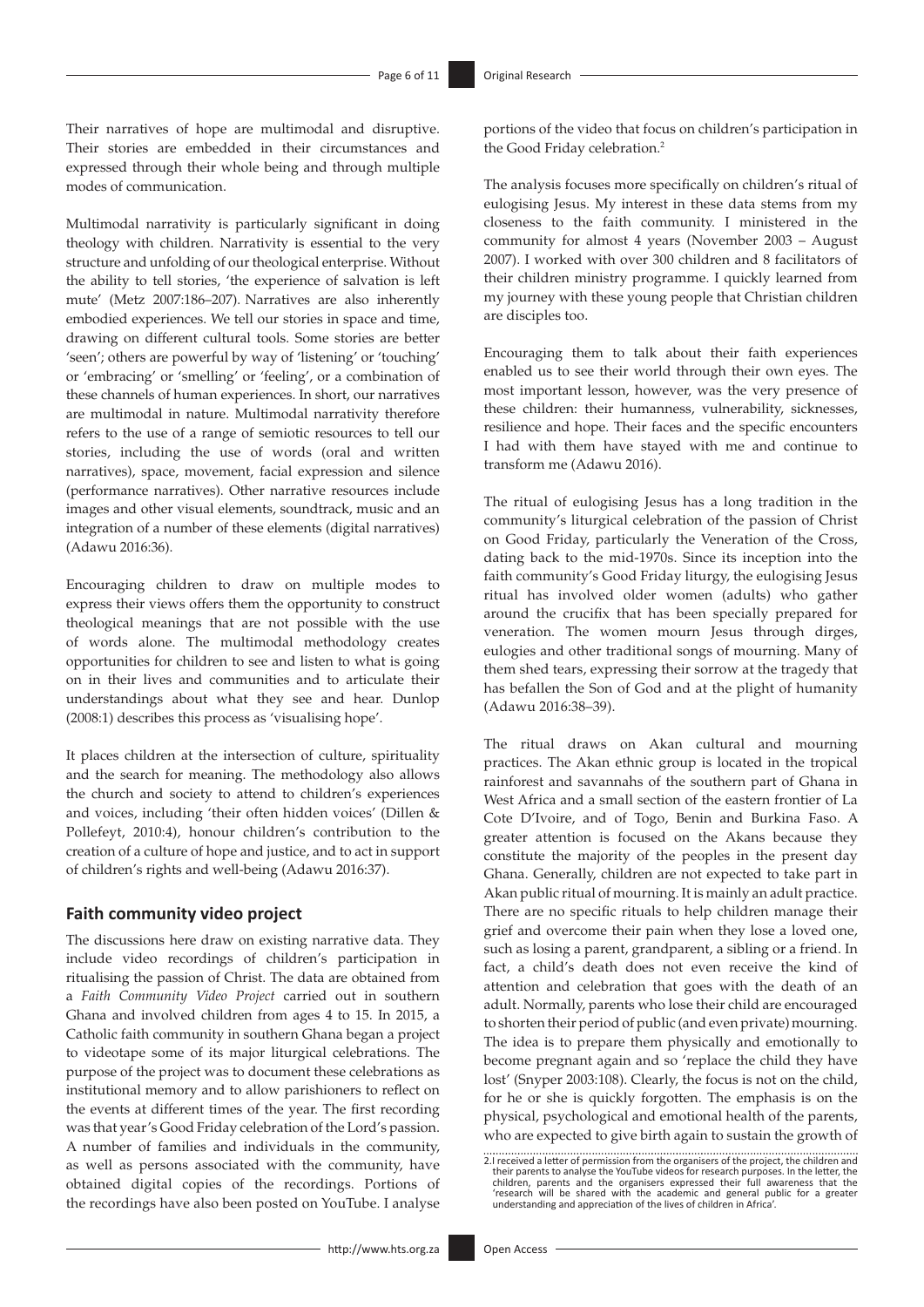the matrilineage. It is almost as though the child is silenced both in life and in death (Adawu 2016:39–40).

Thus, the children's involvement in eulogising Jesus is a powerful statement on behalf of children in the community. Involving children in the ritual began in 2014, when children's ministry captured the community's attention. The children's participation is a significant modification to the ritual and a sign of the community's awareness and readiness to hear the voices of the children. In a cultural context where children are 'seen but not heard', involving children in the *Eulogizing Jesus* ritual creates opportunities for children to actively participate in the Good Friday liturgy and to be both seen and heard. Seven girls participated in the ritual that was video-recorded. Portions of the video are analysed for this work. The girls are between the ages of 4 and 12.

Like the Akan public mourning ritual, the girls' participation takes the form of a poetic performance in which their eulogies are conveyed in words, bodily movement, gestures, facial expressions and colour. The children's preparation for eulogising Jesus takes several weeks. During this time, the children work with the ministry teachers to compose their poems and learn appropriate ways to perform these thoughts. The children's ideas are prioritised, as these reveal their interpretation of the Christian message. Thus, the preparation and the actual performance of the eulogies on Good Friday reveal the children's interest and involvement in not only eulogising but also theologising the passion of Christ (Adawu 2016:40–41).

#### **Multimodal and theological analysis of video data**

Videotaping a ritual documents specific events and renders them objects of theological analysis and reflection.

Video recordings make it possible to analyse rituals from multiple perspectives, with a special focus on the embodied nature of ritual practices. The methodological choices that a researcher makes regarding the analysis of these forms of data go a long way in shaping the kinds of meanings that are unearthed. For instance, transcribing the ritual performers' words alone will not be helpful if one wants to focus on embodied practices and knowledge. For this reason, I adopt a multimodal semiotic approach (Baldry & Thibault 2005:1–7) in transcribing and analysing the video. The meanings the children communicate through their performance and captured through the video recording are placed in critical dialogue with the Christian tradition. This approach encourages a critical theological conversation between the children's African cultural understandings and the scriptural, aesthetic and the several spiritual traditions of the Christian faith. However, the ultimate goal of the analysis is not only to understand the children's practices and their deeper meanings but also to view these practices and meanings as opportunities to attend to African children's theological voices and experiences of hope (Adawu 2016:41–42).

### **Multimodal transcription of excerpts**

Multimodal analysis begins with a multimodal transcription. Figure 1 and Figure 2 are examples of multimodal transcriptions of the Eulogising Jesus video data. The transcription shows the visual image, description of kinesic actions, as well as spoken words (Fante, a Ghanaian Akan dialect) and their translation into English.

Combining visual images, movements and words offers opportunities for meaning making that transcription of words alone cannot provide. The presenters' dressing, gestures, facial expressions and movement add layers of meaning to their words. For instance, one of the themes emerging from the presenters' eulogies is the acknowledgement of the horrendous nature of Jesus' death. In the Akan tradition, to die at such young age and at the hands of one's enemies is considered horrible and tragic. The presenters communicate this message by using the phrase '*Damirifa due*', which is translated, 'You have died a painful and horrible death. Rest in peace!' These words are spoken as the presenters bow their heads or gesture their bodies towards the crucifix prepared for veneration (see first presenter in Excerpt 1). Another example is circling one's hand around one's head, indicating the crown of thorns, as the second presenter does (Excerpt 2). Such actions bring immediate attention to the embodied meanings the presenters are communicating about Jesus' passion through their eulogies (Adawu 2016:43–44).

# **The eulogising Jesus ritual and the Christian tradition: A critical conversation Whose child is this?**

At the heart of the first presenter's narrative is the image of Christ as an abandoned and suffering child. Not only does this child have no voice but he also has no one to speak on his behalf: 'Whose child is this that undergoes such great suffering? Who will speak on his behalf?' With these two questions, the presenter places deep theological questions before her audience with whom she journeys in faith. Does not everyone in the audience know whose son Christ is? Does not everyone in the audience profess the faith that Christ is the son of God? The presenter's purpose is not to question the relationship Christ has with the father; he is the eternal child of the father. But that fact of the relationship makes the presenter's questions even more pertinent. She sees a forsaken and defenceless child, with no one to speak for him. She does not name the father, thus keeping him completely out of the picture. Her questions then drive home the reality and depth of Jesus' suffering. Bodily, he suffers greatly – the flogging, the crowning with thorns, the carrying of the cross and the nailing to the cross.

Yet, greater still is his suffering as one forsaken by God. Jesus himself cries out in his anguish, 'Eli, Eli, lema sabachthani; my God, my God, why have you forsaken me?' (Mt 27:46).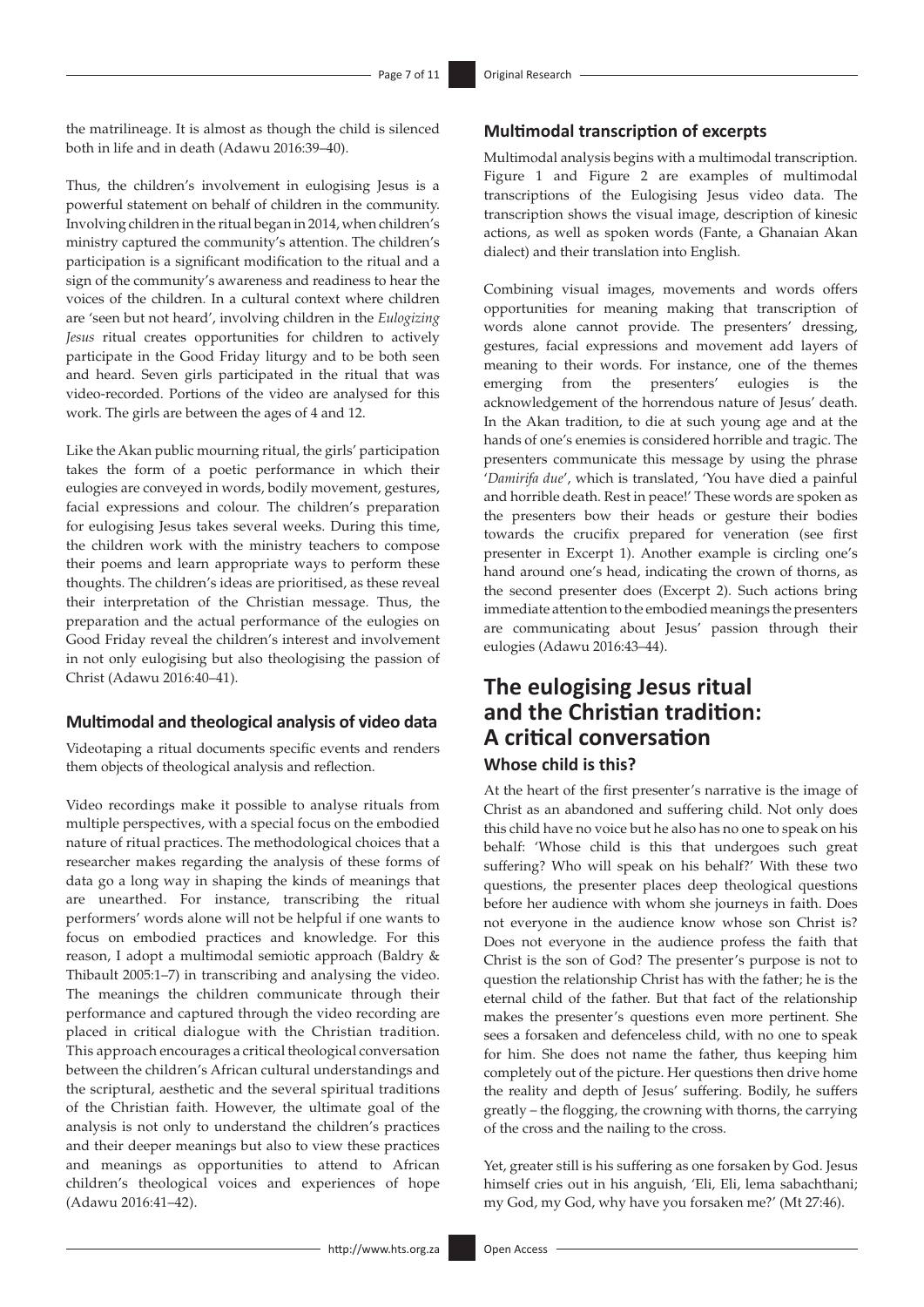| Time in<br>min and sec | <b>Visual frame</b> | <b>Kinesic action</b>                                                                                                                                                         | Playscript<br>(spoken words - in fante)   | <b>Translation</b>                                                                      |
|------------------------|---------------------|-------------------------------------------------------------------------------------------------------------------------------------------------------------------------------|-------------------------------------------|-----------------------------------------------------------------------------------------|
| $1:30 - 1:35$          |                     | Speaker 1 begins her eulogy.<br>The gesture of her palm<br>facing upward indicates that<br>she is asking a question                                                           | Woana ne ba na oridzi<br>emja dem yi?     | Whose child is this<br>that undergoes such<br>great suffering?                          |
| $1:36 - 1:40$          |                     | She motions toward her<br>mouth, indicating the need for<br>speech. This is evident in her<br>question about a spokesperson<br>for the suffering child.                       | okamafo wo hen?                           | Who will speak on<br>his behalf? Who will<br>plead his cause?                           |
| $1:41 - 1:45$          |                     | She turns her back to the<br>Crucifix laid in state. Her<br>gesture interprets Iscariot's<br>betrayal turning his back on<br>Christ.                                          | Iscariot evi<br>Owanwanyj no ama          | Iscariot has betrayed<br>the Wonder worker,<br>$\cdots$                                 |
| $1:46 - 1:50$          |                     | She raises her index finger not<br>toward the congregation but<br>upward and moves it around<br>as a way of counting the<br>(imaginary) persons involved<br>in mocking Jesus. | woama nyimpa<br>nyinaa risi no atwetwe    | who is now being<br>mocked and reviled<br>by many.                                      |
| $1:51 - 1:55$          |                     | She bows her head as a sign<br>of adoration and<br>acknowledgment of the<br>suffering of Christ                                                                               | Onyimyamfo Yesu<br>Damirifa due, due, due | Glorious Jesus, you<br>have suffered a<br>painful and horrible<br>death. Rest in peace! |

*Source*: Adawu, A., 2016, 'Witnessing to a just hope: A theology of the child in contemporary Africa', PhD dissertation, St. Thomas University, Miami Gardens, FL **FIGURE 1:** Multimodal transcription of first presenter's eulogy.

| Time in<br>min and sec | <b>Visual frame</b> | <b>Kinesic action</b>                                                                                          | Playscript<br>(spoken words)                | <b>Translation</b>                                |
|------------------------|---------------------|----------------------------------------------------------------------------------------------------------------|---------------------------------------------|---------------------------------------------------|
| $2:35 - 2:40$          |                     | Speaker 5 begins her eulogy.<br>Her facial expression and her<br>focused gaze corresponds to<br>her words      | Me maa m'enyi do                            | I lifted up my eyes.                              |
| $2:41 - 2:45$          |                     | She puts her hand on her<br>head to direct the gaze of the<br>congregation as to what she<br>is talking about. | Me hwee ne tir do                           | I looked at his head.                             |
| $2:46 - 2:50$          |                     | She circles her hand around<br>her head to indicate the<br>crown of thorns.                                    | Na muhun de<br>nsoekyεw hyε Nyimpa<br>Ba no | I looked at his head.<br>Man crowned with thorns. |

*Source*: Adawu, A., 2016, 'Witnessing to a just hope: A theology of the child in contemporary Africa', PhD dissertation, St. Thomas University, Miami Gardens, FL **FIGURE 2:** Multimodal transcription of second presenter's eulogy.

Significantly, Jesus expresses his anguish and experience of abandonment as a question, as does the presenter. Quoting Psalm 22, a lament psalm, Jesus questions why God has forsaken him – God, who up to now, 'has always supported and heard him' (Brown 2008:Chap 1, Kindle). In this cry, Jesus

reveals both intimacy (you are my God) and abandonment (you have forsaken me). The bond between the father and the abandoned child is not severed, but it is precisely this eternal relationship, this intimacy that makes the abandonment real and unbearable: 'Only in the virtue of his filial intimacy with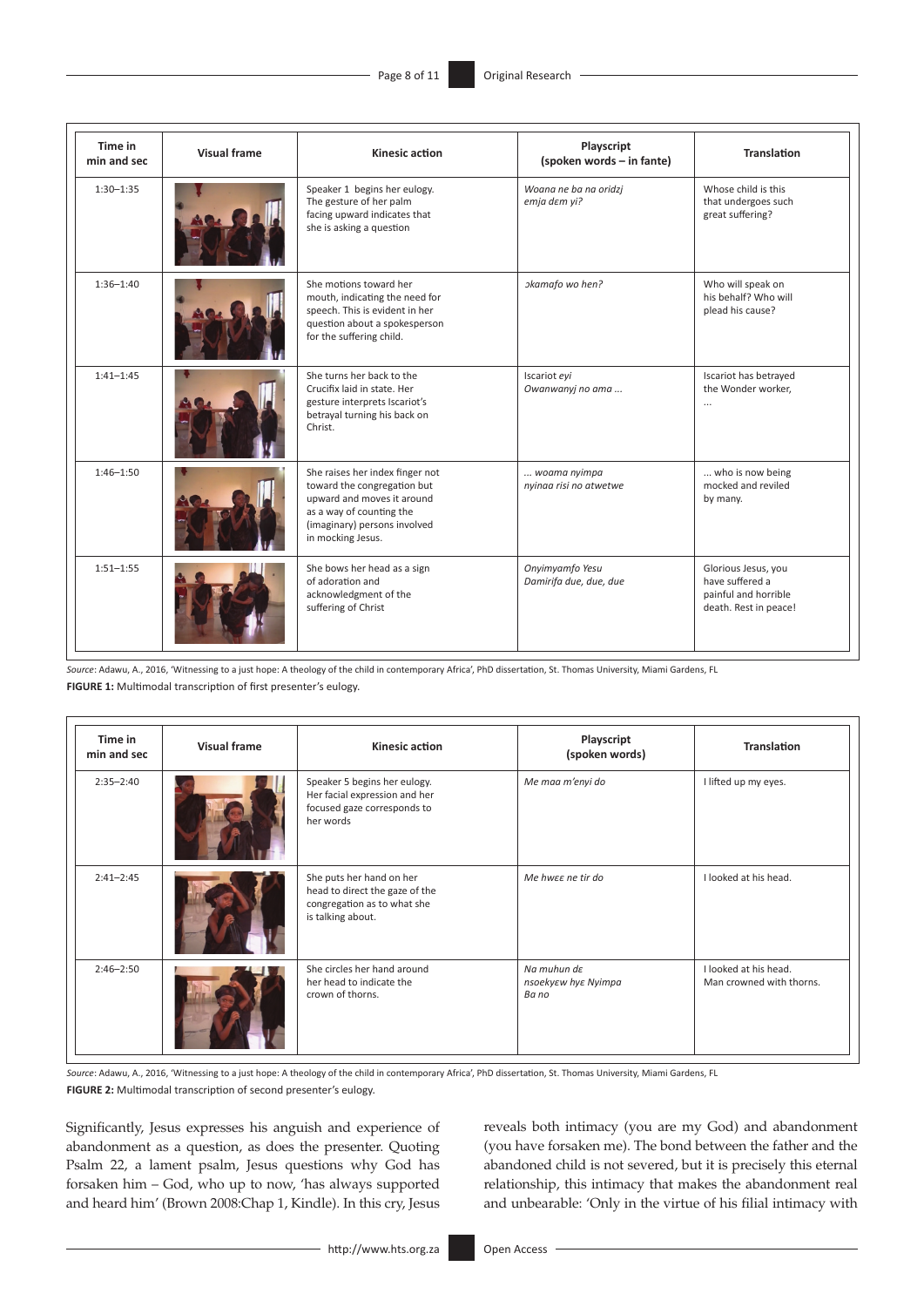the Father can Jesus suffer total abandonment by the Father and taste that suffering to the last drop' (Balthasar 2004:332– 344). The father has truly forsaken him. The anger of God rages on, and there is 'no countering voice' (Macleod 2015).

The question – whose child is this – can be extended to millions of children who experience abandonment and rejection in the African context and in the world. Children displaced by war, unaccompanied migrant children, children who experience different forms of abuse, children who die from hunger and many more who undergo untold sufferings – these are children about whom we can continue to ask: 'Whose child is this that undergoes such great suffering?' This question continues to demand an answer from God and from people of this world, from all of us. The countless children whose childhood dreams have crumbled away through different forms of atrocities meted out to them demand a spirituality of a just hope, a commitment to attend to their sufferings and hold these up to the light of God's transformative love (Adawu 2016:42–43).

#### **Children, the passion and hope**

The presenters' eulogising places them right in the thick of Jesus' passion, not simply as performers but more so as participants in, and witnesses of, Jesus' suffering. The second presenter, for instance, speaks and gestures about the crown of thorns: 'I lifted up my eyes. I looked at his head. And I saw the Son of Man crowned with thorns'. The use of gestures (circling hand around the head) and of action words and active voice (I lifted, I looked, I saw) makes her an active witness to the passion. The eulogy transports her (and her audience) unto the very scene of the Crucifixion (liturgically speaking), allowing her and her audience to see what transpires. It is an anamnesis, a memoria. Through her gestures and words, she leads her audience (the Christian assembly) into becoming 'a community of memory and narrative', people who know that their 'memories are related to a historically unique event, an event in which [they believe] that eschatological redemption and liberation of human beings has dawned' (Metz 2007:172).

Several elements of the Eulogizing Jesus ritual can be traced to the Akan traditional funeral celebrations, as discussed above. However, one can also discern a critical dialogue between the ritual and the role of children in Jesus' passion as depicted in the gospels. In Matthew's gospel, for instance, children's participation in Jesus' passion begins at his birth when, as an attempt to kill him, Herod orders the slaughter of male children who are 2 years old and under (Mt 2:6). The mourning that ensues is compared to a lament recorded in the prophecies of Jeremiah: 'A voice is heard in Ramah, lamentation and bitter weeping. Rachel is weeping for her children; she refuses to be comforted for her children, because they are not' (Jr 31:15; Mt 2:18).

Thus, before Jesus takes up his cross and dies on Calvary, numerous children are massacred because of him.

These children precede him in death. Mourning Jesus should therefore call to mind the suffering and death of these children, and by extension all children who have suffered and continue to suffer so many injustices, in the world and in history. With specific reference to Africa, mourning Jesus should also be an occasion (Benedict XVI 2009):

[*T*]o deplore and forcefully denounce the intolerable treatment to which so many children in Africa are subjected. The Church is Mother and could never abandon a single one of them. (p. 67)

Like Rachel, the church in Africa should remain inconsolable at the loss of every one of her children, but hopeful in her fight to save those who are left (Adawu 2016:44–45).

In this sense, then, encouraging children to participate in eulogising Jesus drives home a powerful message. By eulogising Jesus, these children mourn their own plight. Their situation can be compared to that of the women of Jerusalem whom Jesus tells to weep, not for him, but for themselves and their children (Lk 23:28). By seeing their plight in light of the passion of Christ, these children weep not in defeat and hopelessness, but with a kind of hope that keeps their suffering and resourcefulness in creative tension. This hope is made perfect, ultimately, in the Resurrection of Christ.

Matthew's gospel also reports another episode that connects children to the passion of Christ. The chief priests and the scribes hear children crying out in the temple, 'Hosanna to the Son of David'. On hearing this, the leaders become angry and say to Jesus, 'Do you hear what these are saying?' Jesus answers by saying, 'Yes; have you never read, "Out of the mouths of infants and nursing babies you have prepared praise for yourself?"' (Mt 21:15–16). The proximity of the event of the children's praise to Matthew's account of Jesus' entry into Jerusalem (Mt 21:1–11) and the fact that the children sing the same song as those who accompany Jesus as he enters the city – Hosanna to the Son of David – situate the children within the events leading up to the passion. The scribes become angry at hearing the children sing. Shortly before this incident, Jesus' disciples had shown similar indignation towards the children who had been brought to him that he might bless them (Mt 19:13–15; see also Mk 10:13–16 and Lk 18:15–17). Clearly, something about children disturbs both groups (disciples on the one side, and scribes and chief priests on the other side), and in both instances, Jesus comes to the defence of the children. In the case of the chief priests and scribes, one can surmise that the leaders are indignant because of the content of the children's song – Hosanna to the Son of David, which has strong messianic connotations. This is probably why the chief priests and scribes ask Jesus, 'Do you hear what these are saying?' Jesus' response is even more shocking. Making reference to Psalm 8, Jesus indicates that what the children are doing is a fulfilment of the scriptures. A closer look at the text of Psalm 8 makes Jesus' point more poignant. Not only does the Lord find praise on the lips of children and infants, but also the kind of praise that the children offer becomes a defence and weapon 'to silence the enemy and the avenger' (Ps 8:2).

The children themselves remain undefeated. At the beginning of Jesus' life on earth, children are massacred because of him. At the end of his life on earth – as he journeys towards the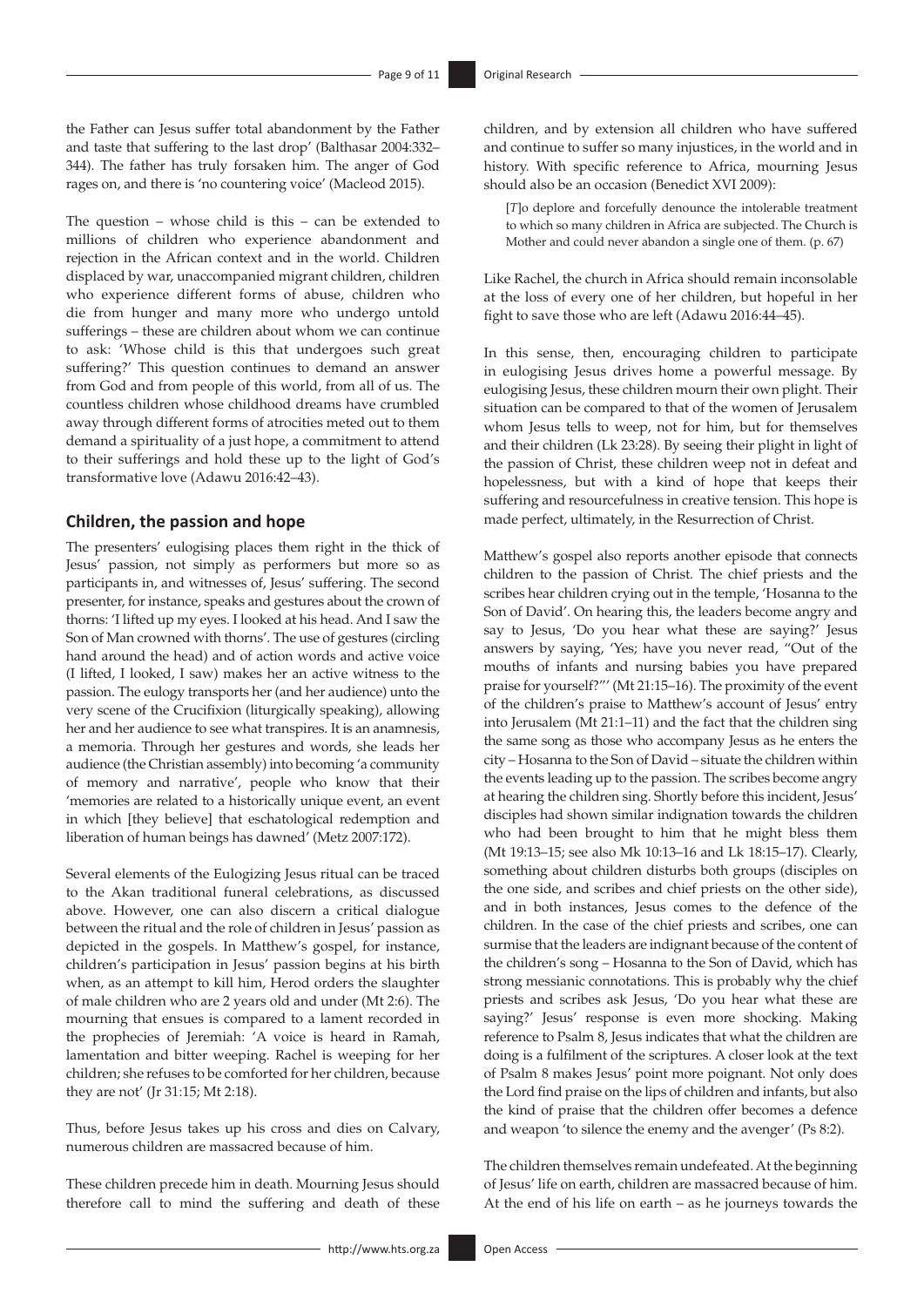cross and resurrection – children show resilience through their praise. Herod cannot defeat them. The disciples cannot discourage them. Moreover, the chief priests and scribes cannot silence them. We note, however, that it takes someone to stand with and for the children. Jesus comes to their aid in the challenging circumstances. He points to their place in the reign of God and their right to be accepted, to be heard and to be protected. Children have resilient hope. However, without support, this hope may never flourish. The faith community highlighted in this article provides such support for children. Unlike the scribes and Jesus' disciples in Matthew's accounts, the faith community shows appreciation (rather than indignation) for the children's involvement in eulogising Jesus. Listening to what Jesus says about such acts of praise should encourage the children and the community to realise and make use of the transformative power of the children's presence and faith, as well as the hope they express through multimodal narratives (Adawu 2016:47–49).

### **Conclusion**

Doing theology with children, in a systematic and focused way, is a new practice. This article has examined the emergence, nature and mission of doing such theology and proposed multimodal narrativity as a practical theological methodology for engaging such enterprise. From a practical theological standpoint, I have argued that doing theology with children is a synodal event – a journeying together with children about their faith. It is also a way of seeing the mysteries of God through the eyes of the child and of encouraging a robust understanding of God and God's plan for humanity and entire creation. To do theology with children is also to see their faces and hear their voices, thereby accounting for their suffering and hope. Children themselves are sources of hope. But they are also disruptors of hope. To do theology with them means to create space for their narratives and disruptions of hope. To that effect, encouraging the use of multimodal narratives creates opportunities for children to theologise their own experiences, their aspirations, hopes, anxieties and challenges, as well as the way they see and reflect on the myriads of issues that beset their communities.

Using multimodal narrativity as practical theological methodology contributes significantly to the way we understand and do theology with the children. The use of the children's multimodal narratives allows the faith community to stand in solidarity with the children who participated in the Good Friday ritual of eulogising Jesus and to empower them to embrace their place and vocation in the midst of the faith community. Through their multimodal narratives, these children do not only stand before God with the rest of the community but also make God known in quite powerful, and even visceral ways, showing the depth of Christ's suffering and the hope of glory. By using multimodal narratives, the children also invite the community to stand with them at the foot of the cross, to join them in participating in the sufferings of Christ and to accompany and support

them (*synodia*) as they carry their own crosses in life towards a freedom that is both now and in the eternal future.

Finally, the use of multimodal narratives can create new opportunities for research in practical theology in general and theology of childhood in particular. For instance, doing a video research of children's multimodal narratives can be a great help to theologians who draw on aesthetic and embodied knowing in their work. The ideas examined here are by no means exhaustive. They, however, open the door for new questions and further explorations and development. Such ongoing conversation will be an important contribution to the practice of doing theology with children in the context of Africa and in the world.

# **Acknowledgement Competing interest**

The author declares that no competing interest exists.

#### **Author contributions**

I declare that I am the sole author of this research article.

### **Funding**

This research received no specific grant from any funding agency in the public, commercial, or not-for-profit sectors.

#### **Data availability statement**

Discussions in this article draw on existing data from author's own work, which is duly acknowledged.

#### **Disclaimer**

The views expressed in the submitted article are the author's own and not an official position of the institutions he serves, namely the Catholic Church and Mount Mercy University. Also, he has no financial or personal relationships, which may have inappropriately influenced him in writing this article.

### **Ethical consideration**

This article analyses YouTube videos of children's participation in a Christian celebration. The author received a letter of permission from the children, their parents and the creators of the YouTube videos to analyse the videos for research purposes.

### **References**

Adawu, A., 2016, 'Witnessing to a just hope: A theology of the child in contemporary Africa', PhD dissertation, St. Thomas University, Miami Gardens, FL.

- Ashley, J., 2002, *Ordinary theology: Looking, listening and learning in theology*, Ashgate Publishing, Burlington, VT.
- Ashley, J. & Francis, L.J. (eds.), 2013, *Exploring ordinary theology: Everyday Christian believing and the church*, Ashgate Publishing, Burlington, VT.
- Bakke, O.M., 2005, *When children become people. The birth of childhood in early Christianity*, transl. B McNeil, Fortress Press, Minneapolis, MN.
- Baldry, A. & Thibault, P. (eds.), 2005, *Multimodal transcription and text analysis*,<br>Equinox, London.